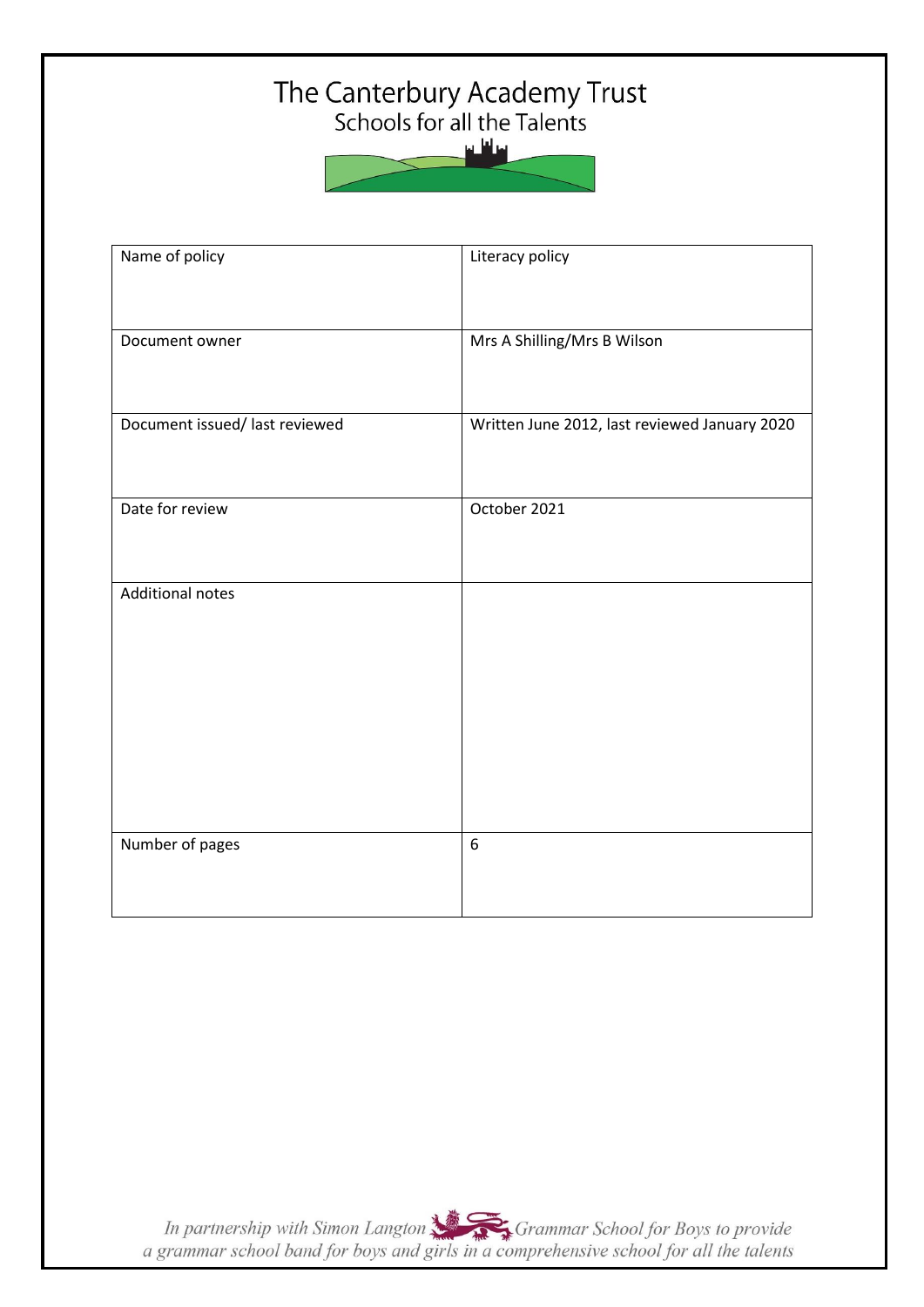# **The Canterbury Academy Trust**

# **Literacy Policy**

At The Canterbury Academy Trust, we believe that literacy is a fundamental life skill. It is our aim to develop an ethos in which literacy is upheld as the key to success at school, and in society in general. The curriculum is designed to provide opportunities to develop students' ability to listen, speak, read, and write for a wide range of purposes. Students will be encouraged to use their knowledge, skills and understanding of speaking and writing in a range of different situations at school and as they enter the world of work.

#### Objectives

#### Reading and Writing

- To foster the enjoyment of writing and a recognition of its value.
- To teach handwriting skills through the primary phase: Foundation Stage will be taught how to form unjoined letters correctly; Year 1 will introduce children to cursive writing when children are physically ready for this; from Year 2 the majority, if not all, children will be learning cursive script. In Year 4, the expectation is that all children will be able to write cursively.
- To help students become confident and independent readers who read with fluency and understanding.
- Promote reading in the primary phase through the termly reading raffle, for which each year-group winner receives a shopping voucher.
- To use the Letters and Sounds Systematic Synthetic Phonics programme in the primary phase. To teach children a variety of reading strategies to enable them to interpret texts fluently and confidently.
- To use methods which will help them approach new words and use them to read and spell accurately.
- To teach spelling patterns and spelling skills explicitly in all phases of the primary school.
- To recognise features of different non-fiction and fiction texts and to demonstrate this through reading and writing.
- To plan, draft, revise and edit their own writing from notes, to a finished form and to use a variety of means to produce texts for different audiences.
- To impress upon children the importance of grammatically correct and accurately punctuated writing.
- To enable children to write fluently and accurately to express their ideas.
- To develop enthusiastic and reflective readers and writers through contact with challenging and substantial texts.
- To research independently and make notes from a variety of sources, including the internet and public libraries.
- To demonstrate a range of reading strategies and to be able to extract particular information.
- To teach comprehension skills explicitly in guided reading sessions in the primary phase.

#### Page **1** of **6**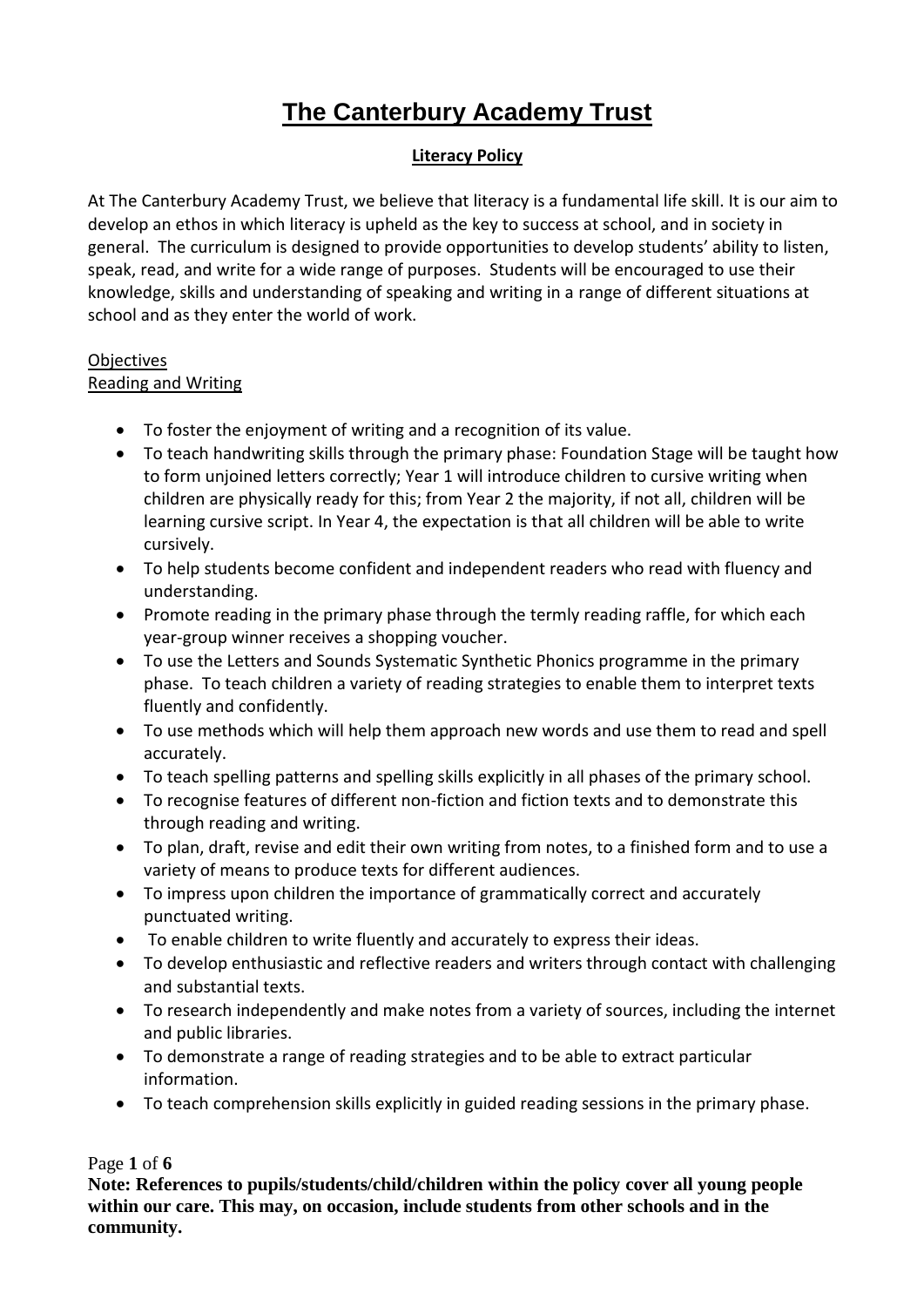- To teach children effective communication, both verbal and non-verbal through a variety of activities.
- To use subject-specific vocabulary confidently.
- To understand that reading can be from a variety of sources and that reading can affect all areas of life.
- To implement and develop writing skills through the 'Big Write' initiative with Years 7-11.
- To raise reading ages and ability through implementation of Accelerated Reader with Years 7 and 8.

# Speaking and Listening

- To develop good listening skills.
- To respond to a range of audiences.
- To extend vocabulary and communication skills.
- To use skills in speaking and listening to explore, articulate and extend understanding of texts.
- To discuss, analyse and evaluate personal speaking and listening skills.
- To develop listening skills in order to understand, evaluate and reflect on what they have heard.
- To provide students with opportunities to communicate in a wide range of situations.

# Implementation of the Policy

The teaching of literacy is the responsibility of all classroom staff in the academy; therefore, literacy will be embedded in the teaching and learning of all lessons.

#### **Roles and Responsibilities**

# Executive Principal and Directors

- Support the use of appropriate teaching strategies by allocating resources effectively.
- Ensure that the school buildings and premises are used to support successful teaching and learning.
- Monitor teaching strategies in the light of health and safety regulations.
- Monitor how effective teaching and learning strategies are in terms of raising student attainment.

• Ensure that staff development and performance management policies promote good quality teaching.

#### Class Teachers

All staff have high expectations that all children can achieve their full potential and

- Apply the school marking policies.
- Provide dictionaries and thesauruses in classrooms and teach students how to use them.
- Provide good models of reading, writing, speaking and listening.
- Display word walls in classrooms with subject-specific key vocabulary. In the primary phase, this will be done through Sentence Salad displays in every classroom.

#### Page **2** of **6**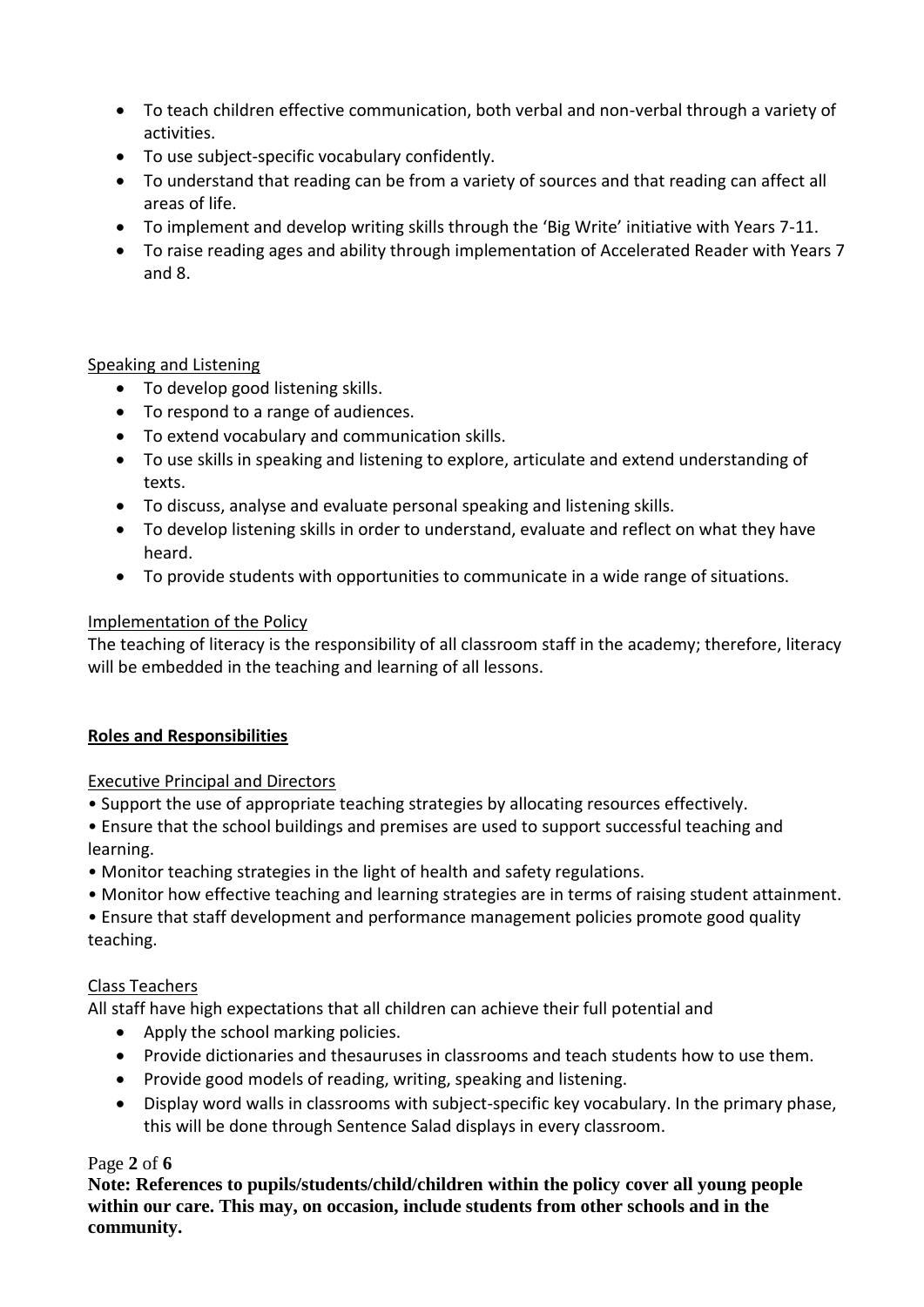- Ensure primary school classrooms have working walls for literacy that support the children's current learning about a text-type.
- Primary school teachers should link speaking and listening with writing by using the Talk4Writing approach to learning in literacy.
- Ensure schemes of work have a literacy focus.
- Teach a wide range of literary genres, encompassing play scripts, poetry and a variety of fiction and non-fiction texts.
- Encourage independent reading through the Buster's Book Club initiative in partnership with the Kent Messenger. Use reading challenge displays to encourage children to read outside school.
- Use assessment data to identify areas for progress and liaise with the SEN department to raise concerns related to progress.
- Display words of the week posters and embed these in morning mentoring, lessons and learning in the secondary phase.
- Display 'currently reading' posters and discuss these with students, with a view to promoting reading through discussion of subject matter in the secondary phase.
- Deliver literacy in mentoring once a week as directed by the literacy co-ordinator in the secondary phase.
- Celebrate student success in morning mentoring through literacy competitions in the secondary phase.
- Deliver the 'Big Write' initiative to Years 7-11 to support student writing responses.
- Deliver termly 'Big Write' CPD sessions to embed the structure across the school in the secondary phase.
- Embed the PiXL Unlock strategy for Years 7-11 to support student understanding of tier 2 and 3 vocabulary.
- Model tier 2 and 3 vocabulary to develop student understanding with regards to subject specific terminology.

# Teaching Assistants

Teaching assistants will support the school's literacy policy. They will positively correct students when errors are made to ensure that the learners are able to progress independently. In the secondary phase, specialist literacy teaching assistants will deliver a range of interventions to enable learners to progress and overcome their difficulties with literacy.

# Parents / Carers

We believe that parents/carers have a fundamental role to play in helping children to learn. We do all that we can to inform parents about what and how their children are learning by:

- Holding parents' evenings to discuss children's progress and share how literacy is embedded across the school and offer guidance to parents to further support the development of literacy.
- Sending an annual report to parents in which we explain the progress made by each child, and indicating how the child can develop their learning.
- Explaining to parents how they can support their children with homework.
- Using specific key stage workshops to explain relevant developments in their child's education.

Page **3** of **6**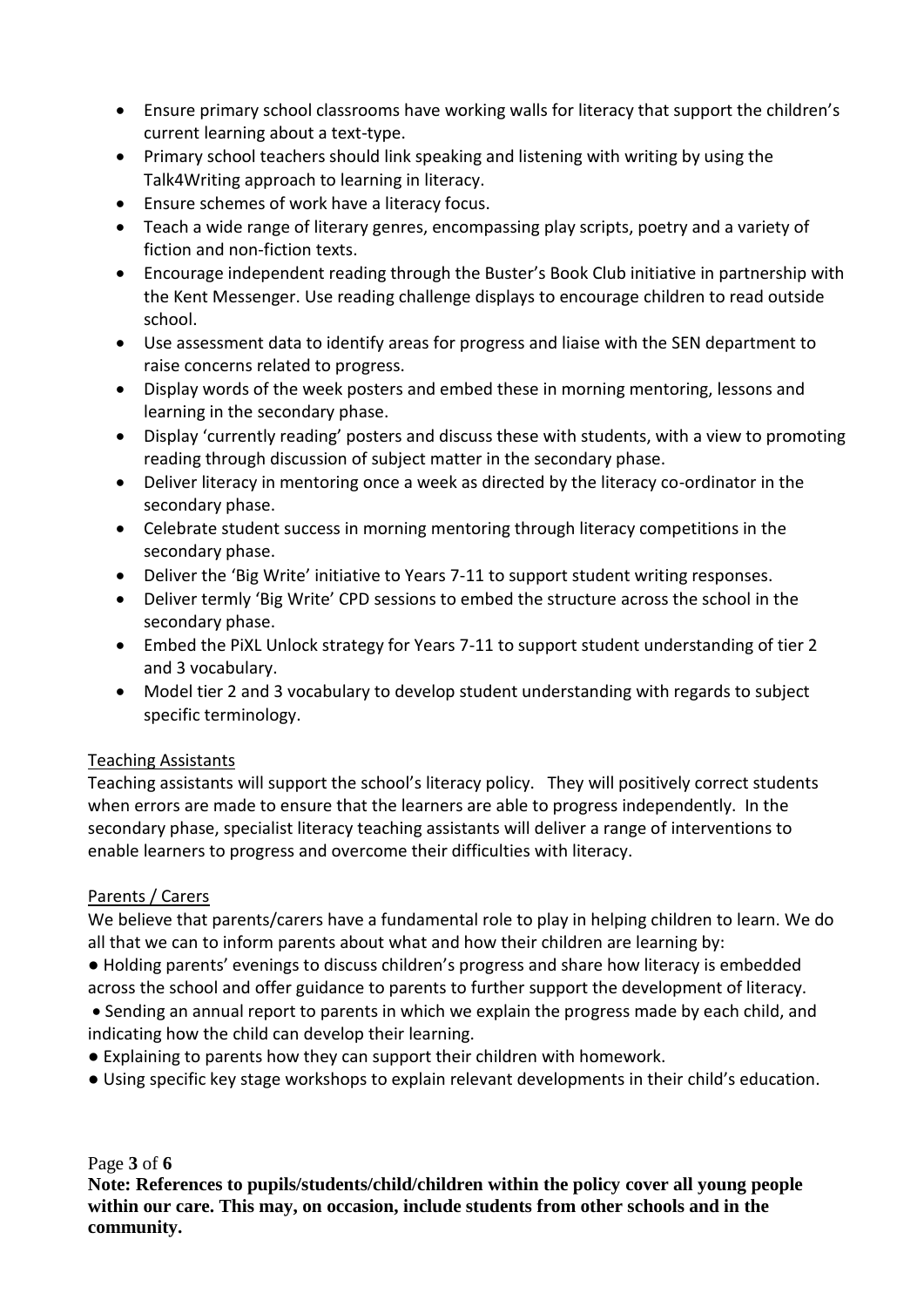We believe that parents have the responsibility to support their children and the school in implementing school policies. We would like parents to:

● Do their best to keep their child healthy and fit to attend school and ensure that their child has the best attendance record possible.

● Ensure that their child is equipped for school for taking part in activities.

Inform us if there are matters outside school that are likely to affect a child's performance or behaviour at school.

- Promote a positive attitude towards school and learning in general.
- Promote the advantages of reading as a valuable life skill.
- Read with their children at least three times a week and record this in their child's reading record.
- Support the school in their expectation that their children will complete a minimum of three pieces of independent homework every term.
- Fulfil the requirements set out in the home/school agreement.

The role of the Cross-Curricular Literacy Coordinator

- 1. To complete a detailed audit of literacy annually.
- 2. To work with each subject area to ensure that schemes of work offer opportunities for reading, speaking, listening and writing.
- 3. To develop literacy events, cross-curricular days and other activities.
- 4. To work with the English and SEN department to ensure a coherent and consistent approach to developing literacy in the primary phase. The reading and writing co-ordinators will work with teachers to ensure that literacy teaching is consistent, securing progression for all students.
- 5. To establish reading zones in the school and develop peer- reading partnerships to encourage reading opportunities.
- 6. To be a champion for literacy through assemblies, displays, newsletters and parents' evenings.
- 7. To establish systems to provide support for parents.
- 8. To provide professional development for staff to ensure confident delivery of literacy across the school.
- 9. To ensure there is a marking policy for literacy, which is used consistently by all staff.
- 10. To create a strategic action plan to improve literacy.
- 11. To hold annual reading and spelling tests across both Key Stages, in the secondary phase. In the primary school reading will be tested termly. Those taking part in the Reading Recovery programme will be tested more frequently.
- 12. To complete regular reviews of literacy programmes to ensure maximum effectiveness.
- 13. To complete bi-termly analysis of student progress and establish SMART targets that will ensure progress through timely and appropriate intervention. In the primary school, student progress will be reviewed in each new term. Class teachers will complete a gap analysis and share this with the English Co-ordinator. Teachers will then review targets with the children and new ones will be set. These targets should be shared with the co-ordinator. Teachers will tailor planning and interventions to address gaps in learning for the class, groups and individuals. Teachers will seek advice from the SENCo and reading and writing co-ordinators if necessary.

The co-ordinator will audit planning and teaching to ensure that gaps are being addressed.

#### Page **4** of **6**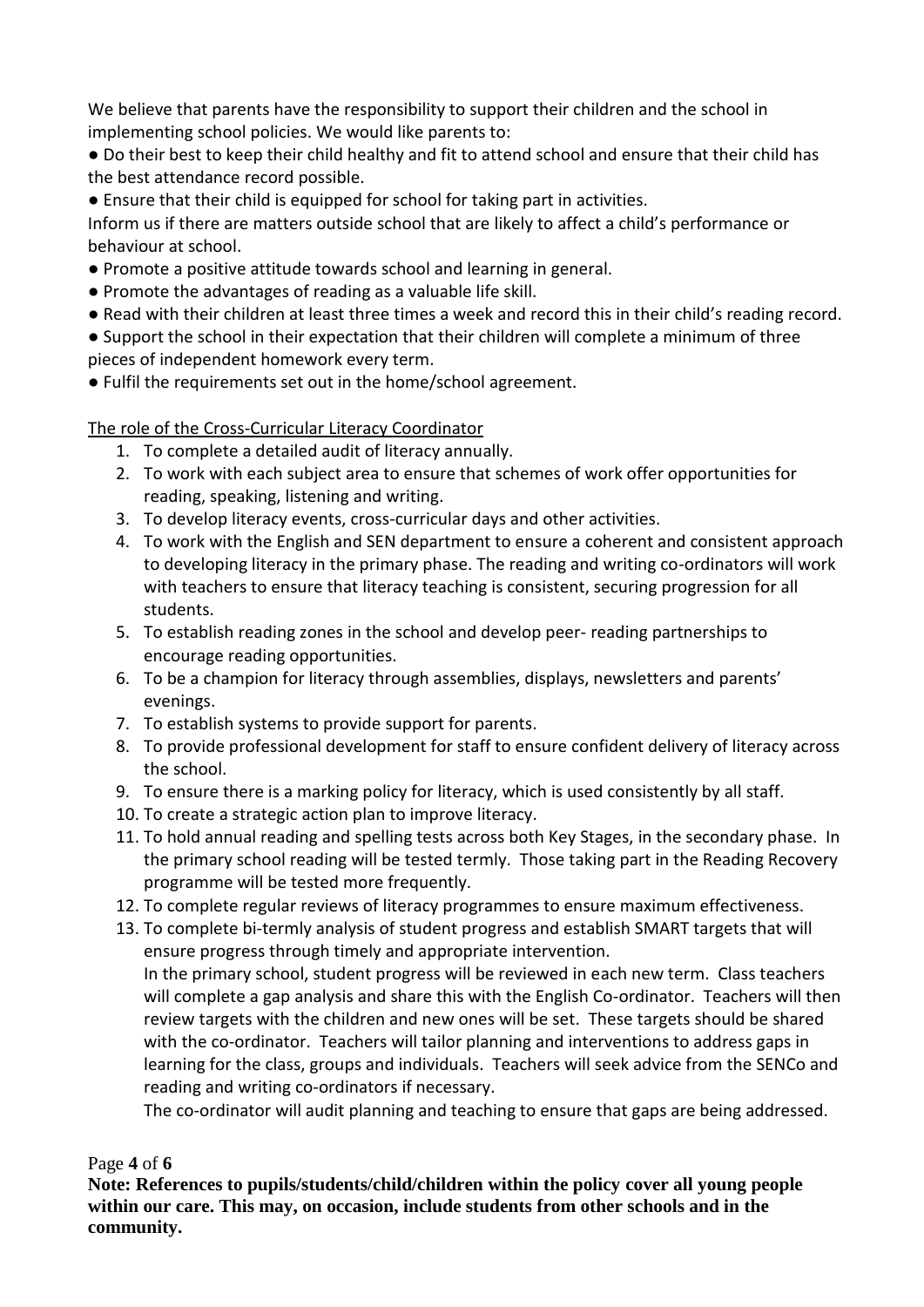- 14. To provide parents with details of intervention being delivered to their child to ensure positive home-school communication.
- 15. To promote cross-curricular sharing of good literacy policies through meetings and the sharing of key resources.
- 16. To lead a team of literacy & numeracy reps (one from each faculty area) and ensure they are able to provide literacy guidance within their faculty area.
- 17. To lead the school's new Accelerated Reader programme ensuring all year 7 & 8 students have a compatible reading book and are regularly taking tests.
- 18. To work closely with the LRC supervisor to further promote and enhance the Accelerated Reader texts available to students.
- 19. To provide guidance to staff over the 'Big Write' writing initiative.
- 20. To ensure appropriate posters including 'Big Write', 'currently reading' and 'words of the week' are embedded in morning mentoring, lessons and are visible in classrooms.
- 21. To provide guidance and support to staff regarding the PiXL Unlock initiative.

#### Subject Literacy Link in the Secondary School

Every subject area should have a designated literacy representative. Their role is to quality assure the strategies above and provide a link whereby information can be shared between the literacy coordinator, intervention teams and teaching staff.

#### Mentoring

Each week mentor groups will complete a literacy task for their key stage. The literacy tasks will have opportunities for stretch and challenge, self-evaluation and reflection. The tasks will focus on core literacy skills appropriate to age and stage. The tasks will be delivered in KS3 through a fortnightly quiz linked in to the school's literacy focus area and in KS4 through PowerPoint-based discussion considering literacy aspects.

#### Assessment

Students will be assessed regularly for reading and spelling, to ensure that progress is being made. In the primary school, the students will be assessed at least three times a year in reading and spelling. . Assessment will provide early indications for tailored intervention.

In the Foundation Stage, the class teacher will evaluate the children's learning across a range of skills. A Foundation Stage profile will be produced for each child. Foundation Stage moderation does take place every year. There is a three-yearly cycle of Reading and Writing, Communication and Language. Key Stage 1 students' phonic skills will be assessed in the statutory Year 1 phonics screening assessment. In Year 2, the children will take the statutory tests in Reading and Writing. In addition, those children who did not pass the phonics screening in Year 1 will be reassessed in Year 2. Their speaking and listening skills will be assessed and reported by the class teacher. In Year 6, a speaking and listening assessment will be completed by the class teacher. Formal SATS tests will be taken in Reading Comprehension, Spelling, Punctuation and Grammar. In Year 2 and Year 6, the children's writing will be assessed by the teacher and moderated by a panel of teachers from local schools, or by a KCC-appointed external moderator.

#### Page **5** of **6**

**Note: References to pupils/students/child/children within the policy cover all young people within our care. This may, on occasion, include students from other schools and in the community.**